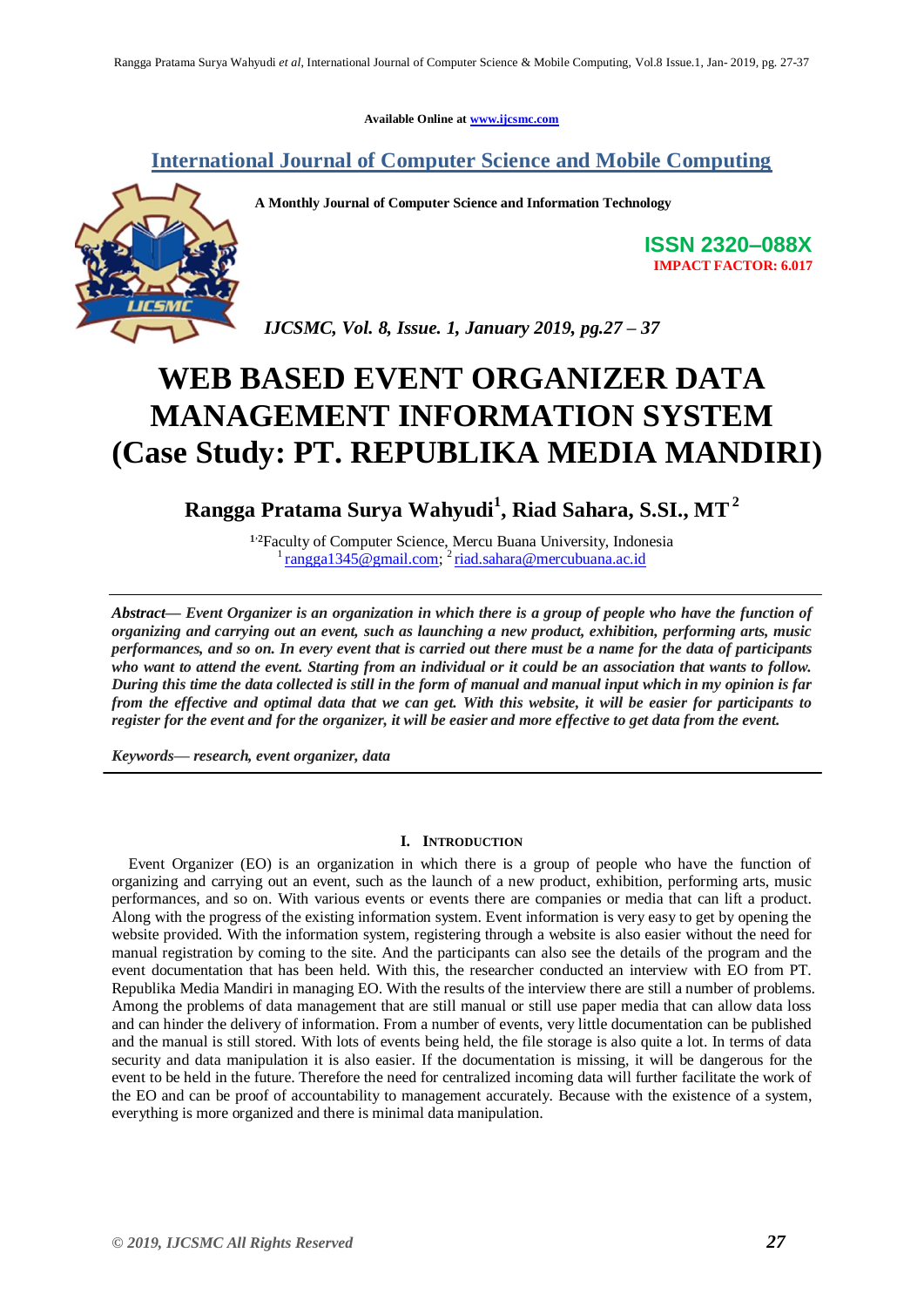#### *A. Research Problems*

Based on the background described above, then the outline of the problem is:

- 1) How can Event Organizer promote an existing event?
- 2) How can participants easily register events?
- 3) How can Event Organizer see data on the number of participants who participated in the event and who attended the event held?
- 4) How to make management and financial reports so that they can be accountable to the Finance Division?

#### *B. Limitation of Research*

In order for the research to be conducted is not too widespread, there are limits to this research:

- 1) This application uses a list of events at PT. Republika Media Mandiri.
- 2) The main focus of this application is about all the events at PT. Republika Media Mandiri.
- 3) This application includes an Event Participant data report and Event registration fee.
- 4) Every data entered can be directly checked by the admin or the Event Organizer.
- 5) This application also displays photo event documentation.
- 6) This application is only run through the browser.
- 7) Does not handle event planning data management.

# *C. Objectives and Benefits*

In general the purpose of this research is to find, develop and prove knowledge [1]. The expected goal of this research are:

- 1) To facilitate the Event Organizer in managing data and conveying the information needed.
- 2) To reduce data loss.
- 3) To facilitate prospective participants in registering.
- 4) To make it easier for editors to upload news about the event running.
- 5) To make it easier for management to view financial statements obtained.

Theoretical benefits for development while practical benefits for solving problems [1]. And the benefits of this research are:

- 1) More monitoring of existing event data because it is centralized and can be seen by management.
- 2) Participants do not need to confirm to the organizer because all data has been prepared and complete.
- 3) Can display upcoming events and registered participants are clearer and more accurate.
- 4) Data on prospective participants is more visible and can be used as data for future evaluations such as registry fees or upcoming speakers.
- 5) Minimize the use of paper at the time of documentation or reports that exist because all have been computerized.

# **II. STUDY OF LITERATURE**

## *A. Previous Research*

According to Annisa Nur Fatimah (2018) *"Application of Web-Based Information System in Supporting Public Communication"*[2]. In the era of globalization there has been a millennial generation which is a generation that has active, creative and innovative characters. Therefore, at this time there are many events that are initiated by the younger generation, both social, cultural, religious, etc. But the absence of a container was an obstacle for organizers to market the event. Therefore, a container website is created to collect and information as well as a media campaign for the event by the author.

Next, according to Fernando Is Suhendra, Ike Juanita Tri Wardhani (2015) *"Management Event Lintasewarna Traditional Wedding Exhibition"*[3]. The need for management to coordinate the participants or parties involved in the exhibition will be held. Therefore, the authors make the Lintasewarna Traditional Wedding Event with data event management. Starting from the filler side of the exhibition booth to the details of the existing program and how to register as the filler of the booth. As well as a media campaign to promote the event and attract the power to watch the exhibition among the public.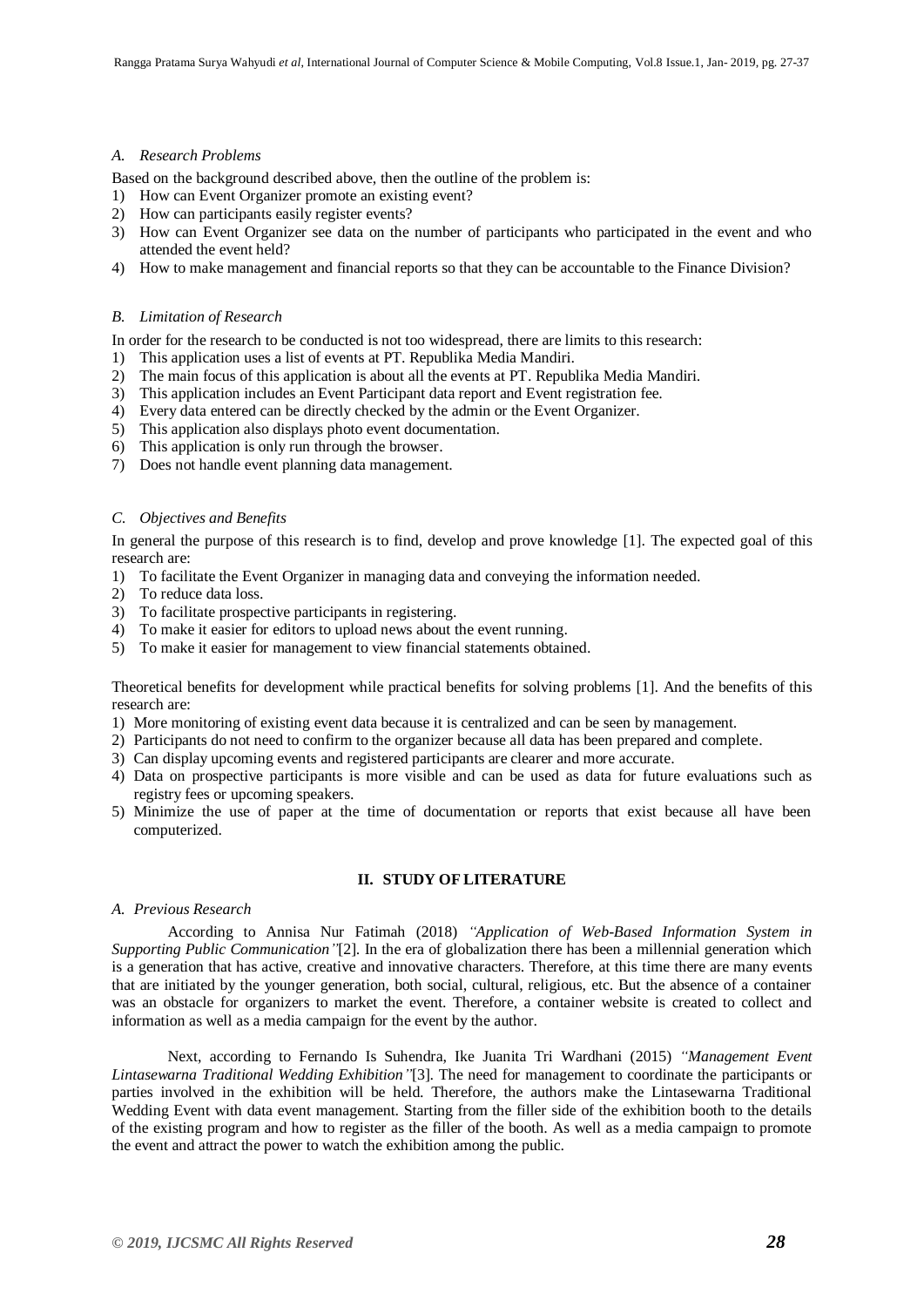For research conducted Intan Tri Jati Ningrum, Sengguruh Nilowardono (2016) "*Effect of Event and Brand Image on the Interest in Buying Sampoerna A MILD Cigarette Products at PT HM SAMPOERNA Area Marketing SURABAYA"*[4].The main focus of this research was on strong brand image problems that would differentiate companies from competitors, because the brand image of a company cannot be equated with another company's brand image. Therefore PT. DJARUM is creating a special event for cigarette lovers and Super Mild lovers as event marketing for the brand image of the product. The aim is to increase the purchasing power of these products.

In the research conducted Andi Nugroho (2016) *"WEB INFORMATION AND REGISTRATION APPLICATION OF SEMINAR PARTICIPANTS, WORKSHOP, TALKSHOW AT THE TELEMATICS (SINAPTIKA) NATIONAL SEMINAR EVENT IN SINAPTIKA in 2016"*[5]*.* Besides holding a synaptic seminar also holding talk shows, workshops and seminars. The talkshow participants and workshops and seminars did not know where to register to attend workshops, training sessions and seminars. Students do not know how to register, this causes many students who do not know the amount of capacity that still exists or the amount of capacity that is full. Students also do not know where to make payments, and confirm payment in participating in the synaptic event. So from that the speaker creates a Web Application Information and Seminar Participant Registration. With this application the speaker and participants can find out when the deadline for sending papers, knowing when the payment deadline and how much to pay, know where to conduct the synaptic event and know the time of implementation.

Next is research Heru Firmansyah, Rintana Arnie (2017) *"Model of Web-Based Promotion and Event Management Information Systems"*[6]. This research shows that to bring in the number of visitors who reach the target, it is needed a lot of various promotional media, including brochures, pamphlets, or posters that are posted in certain places. This method is considered less efficient because it requires more time, effort, and cost in implementing it. Thus the authors make the promotion & management information system web-based event. And can help the committee to meet the number of event participants. In addition to helping the committee, it is also easier for participants to register or know the details of the event that will take place.

Based on the related research, the researcher will carry out development by providing Event Organizer Data Management Information System. This system will cover all ongoing and future event data. Start from the list of participants until the entire documentation of the event.

#### *B. Data Management*

According to Ricky W. Griffin management is the process of planning / planning, organizing, coordinating, and controlling every available resource in order to achieve goals or goals that have been determined effectively and efficiently. Effective means that goals can be achieved in accordance with existing plans, and efficient means implemented correctly and organized [7].

#### *C. Event Management*

According to Goldblatt (Goldblatt, 2013) Event Management is a professional activity of gathering and meeting a group of people for the purpose of celebration, education, marketing and reunion, and responsible for conducting research, designing activities, planning and carrying out coordination and supervision to realize the presence of an activity [8].

#### *D. Decision Tree*

Decision tree is a very interesting classification method that involves the construction of a decision tree consisting of decision nodes that are connected with branches from the root node to the leaf node (end). On the decision node the attribute will be tested, and each result will produce a branch. Each branch will be directed to another node or to the end node to produce a decision [9].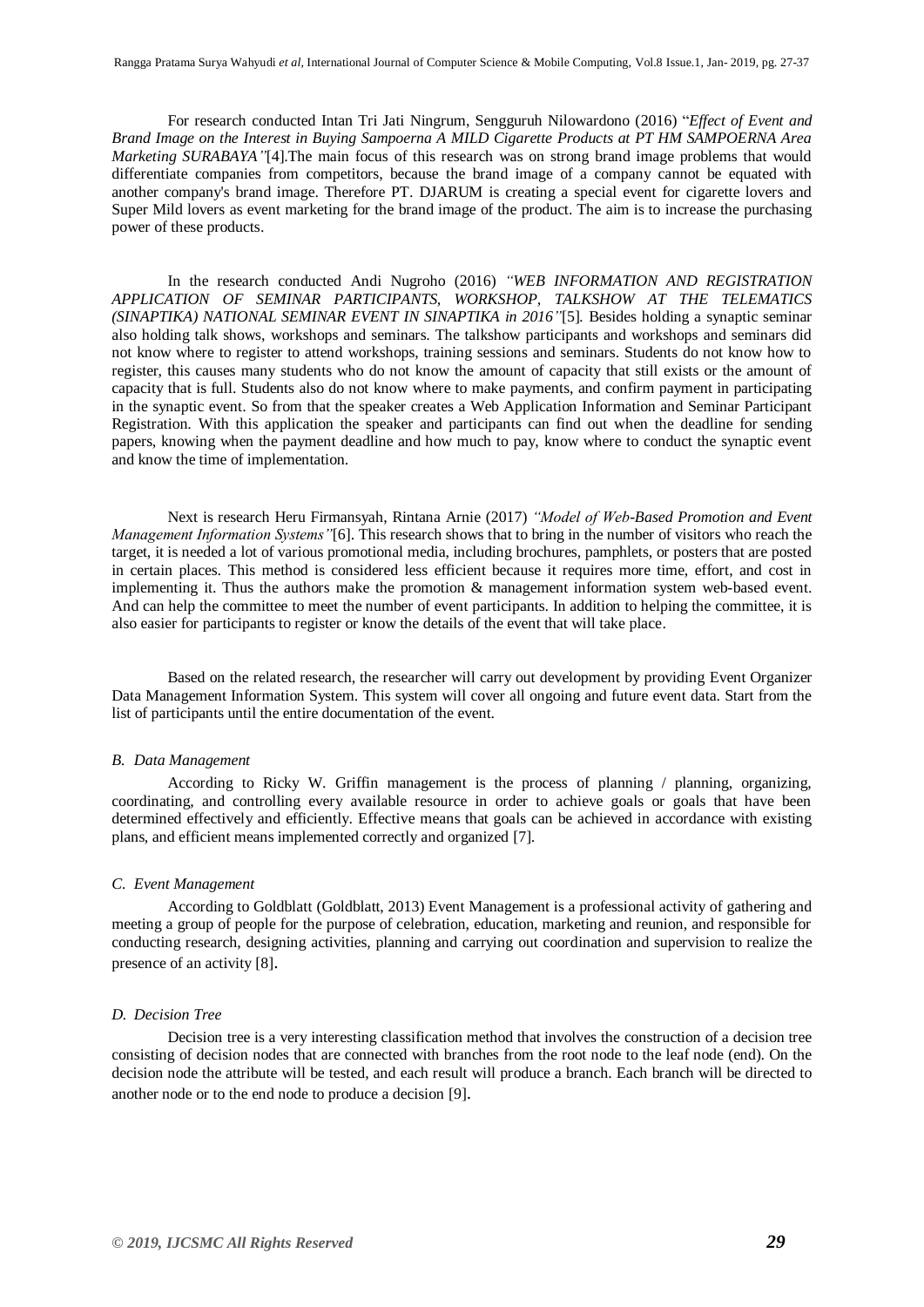#### **III.RESEARCH METHODS**

#### *A. Business Process Running*

Following is the business process of running Event Organizer records.



### **Figure 1 Business Process Running**

Event Organizer opens registration manually using advertisements in newspapers and social media after waiting for participants to register via email and telephone from participants. After that participants register and are recorded by the event organizer manually in Excel. After recording the participant must re-confirm via e-mail or telephone to the event organizer, he has paid and recorded via excel again by the event organizer. After that the event was organized and was manually absent by the event organizer. And event documentation data in storage on PC storage is limited so that existing data cannot be accessed by others.

#### *B. SDLC System Design Method With Waterfall Model*

SDLC (system development life cycle) Waterfall is the basis of the original structured design at present. By using the Waterfall method, analysts and users can be done from one phase to the next. This methodology is called the development of Waterfall because it moves from phase to phase in the same way as a waterfall. Although it's possible to back out in SDLC (for example, from design back to analysis), but it's very difficult[10].

The two main advantages of the waterfall methodology approach are identifying system requirements that must be carried out long before the programming starts and minimizing changes to the system requirements when the project takes place. The two main disadvantages are that the design must be completely determined before the programming begins. And if the project team missed important requirements, expensive postimplementation programming might be needed. A system can also require significant rework because the business environment has changed from when the analysis phase occurred.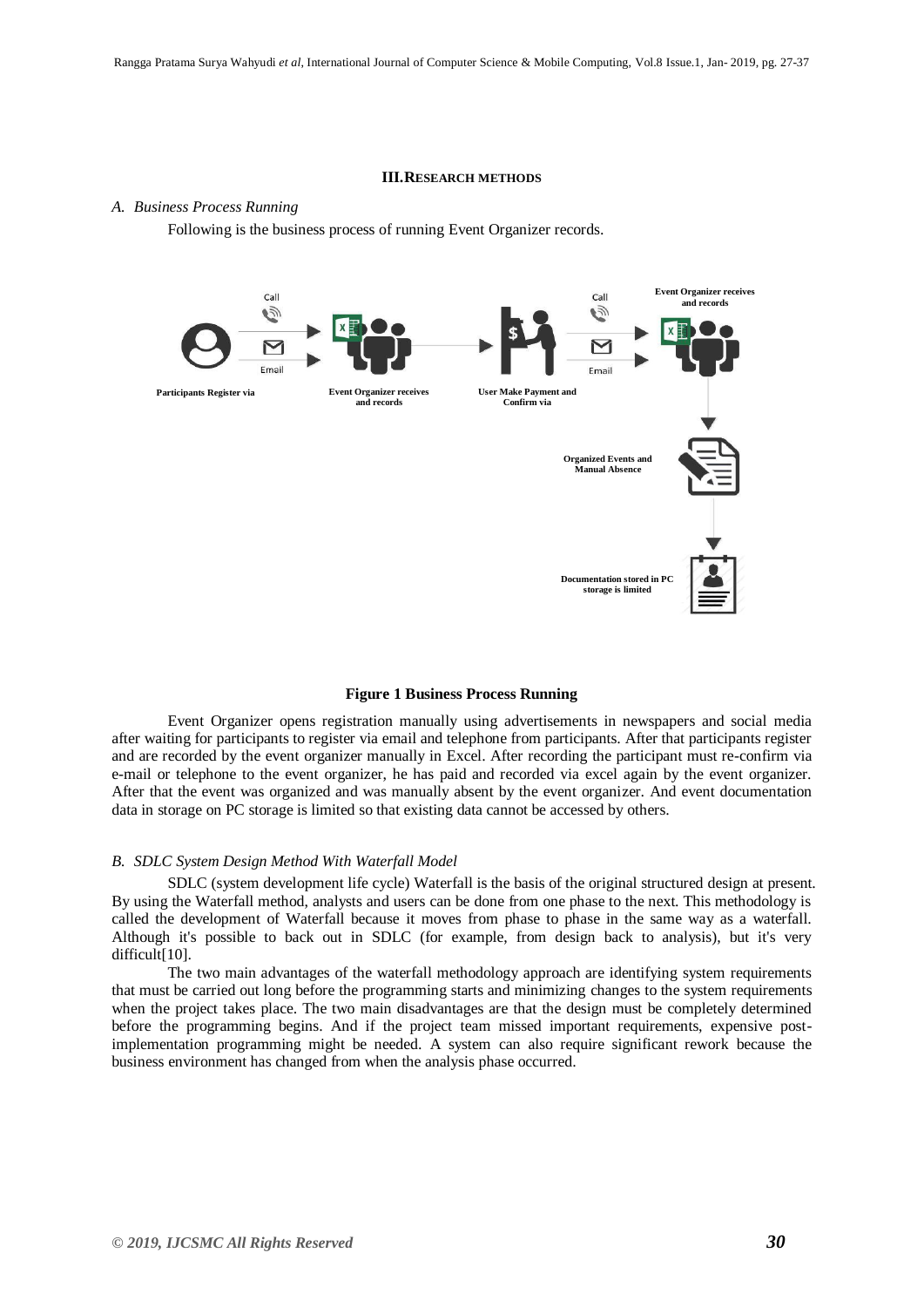

**Figure 2 Tipe Waterfall**[11]

# 1. *Planning*

At this initial stage the researcher looks for the problem by defining the problems that exist in PT. Republika Media Mandiri.

2. *Analysis*

At this stage, analyze data from PT. Republika Media Mandiri and collect system requirements to be built.

3. *Design*

This phase, designing the system to be created, database specifications and program design to be developed.

4. *Implementation*

This final phase of the system that is ready will be tested first.

*C. Use Case Diagram*



**Figure 3 Use Case Diagram**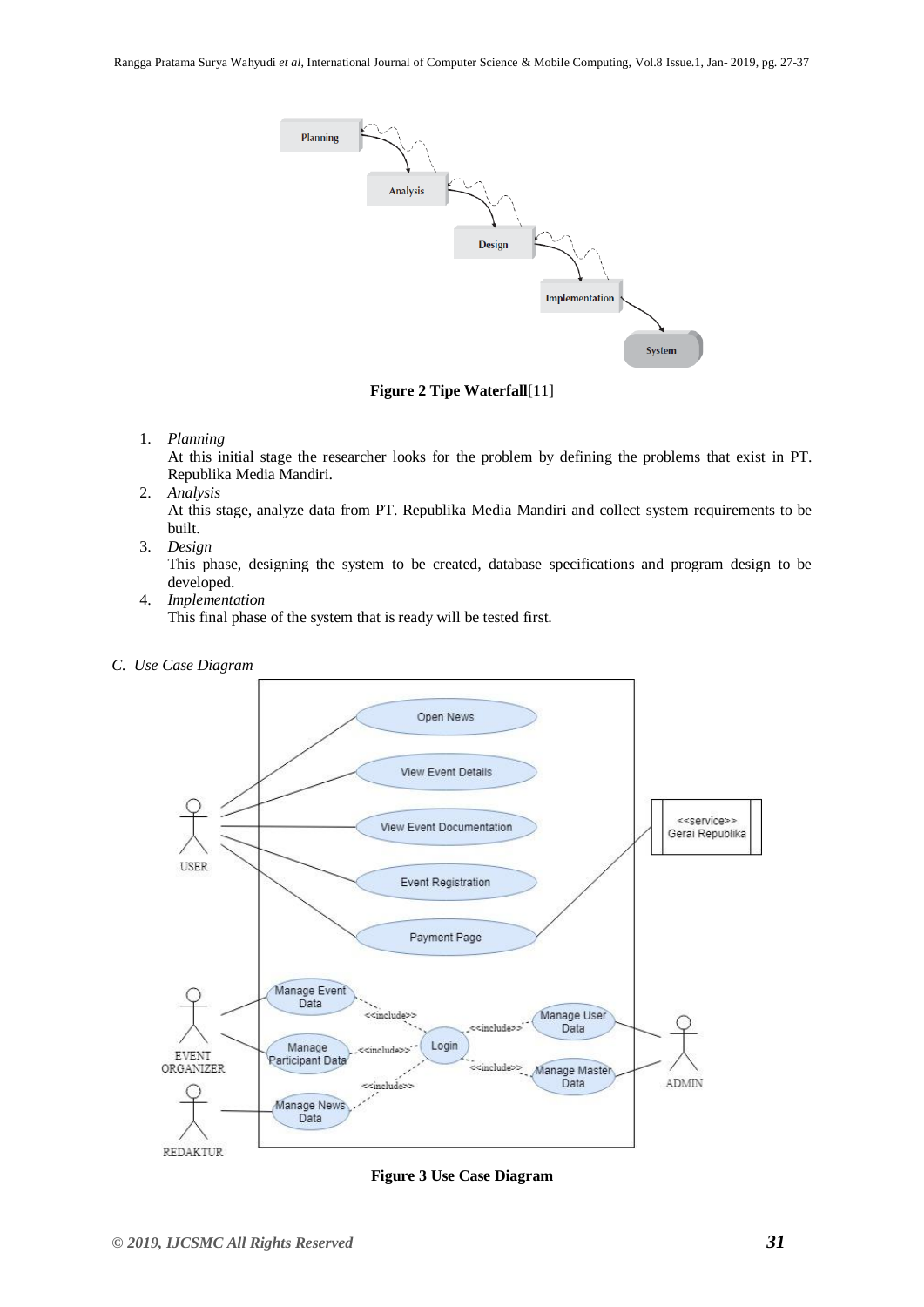The use case is made to define how the system must be run when the actor activates the use case[10]. So that the system that has been described using the use case diagram in the image will be explained in more detail and defined.

### *D. Sequence Diagram*



# **Figure 4 Sequence Diagram Login**

The figure above is the result of the login process. Every user or user of this application must log in first before entering the menu in the app. Admin, event organizer and editor input username and password, then the application will validate to the database, return data in the database to the same as the input then the login is successful and goes to the main page or dashboard of the application. Whereas if the data does not match the database data, a login notification will appear.

#### **IV.RESULT AND DISCUSSION**

#### A. IMPLEMENTASI

In the implementation phase, what is done is the process of applying the results of the system design. The results of this stage are an event organizer management system for PT. Republika Media Mandiri which has been running well.

| <b>REPUBLIKAEvent</b> |                                          |  |
|-----------------------|------------------------------------------|--|
|                       |                                          |  |
|                       | Please login                             |  |
|                       | rangga@dds.gmail.com<br>$\bullet\bullet$ |  |
|                       | Login                                    |  |
|                       |                                          |  |
|                       |                                          |  |

**Figure 4 Login Page**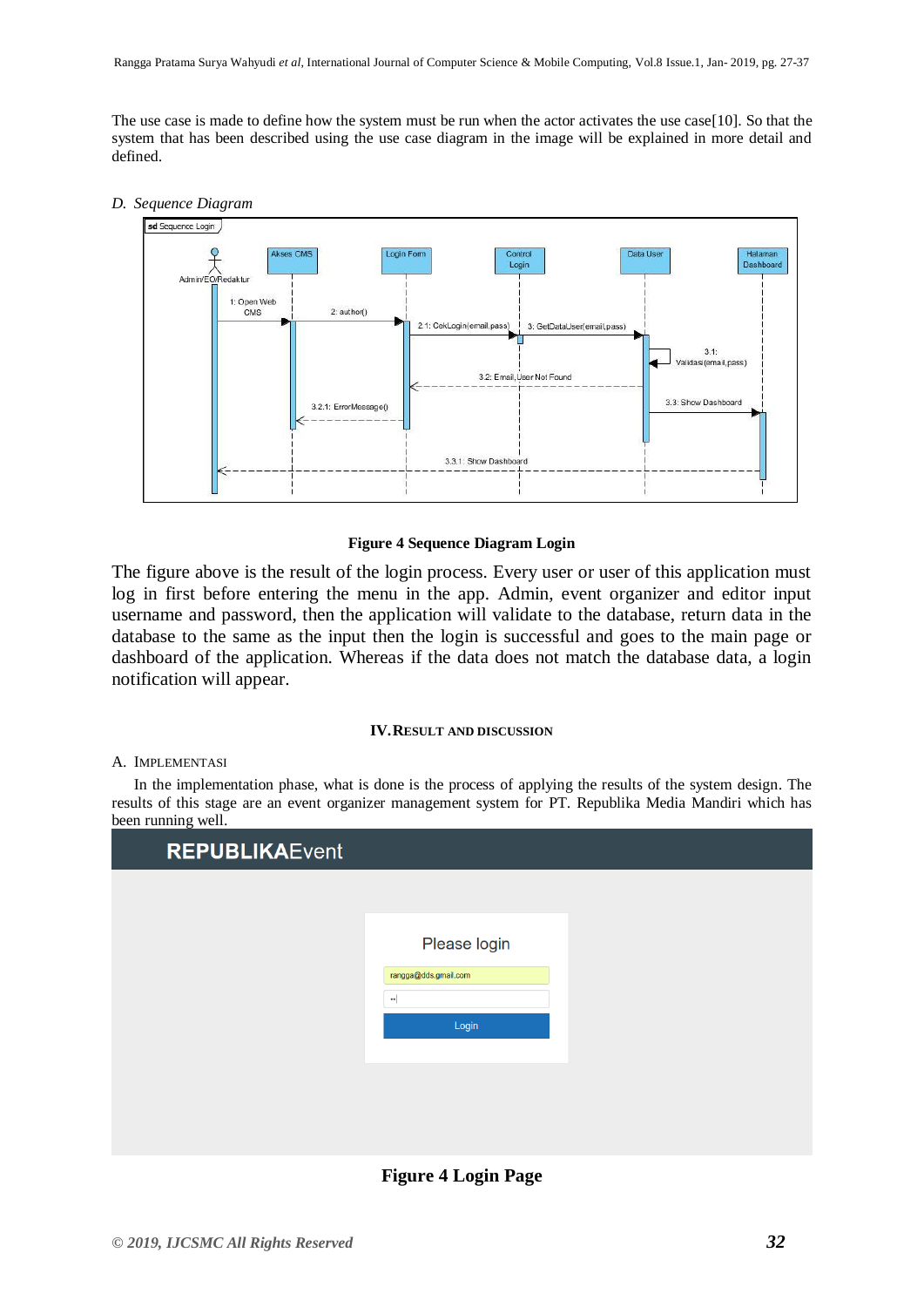Figure 4 is the login page display. This login page is like a gate that every user must pass before entering system. Each user enters a username and password that is in accordance with the data provided by the admin. In this page if the user incorrectly entered meal data, this login page will display a pop-up that failed to login and can't enter the application.

| RepEvent                            | $\equiv$                                       |                                      |                   |                  |                 | Administrator                          | $\mathbf{Q}_{\mathrm{o}}^{0}$ |
|-------------------------------------|------------------------------------------------|--------------------------------------|-------------------|------------------|-----------------|----------------------------------------|-------------------------------|
| Administrator<br>Online             | Daftar Peserta                                 |                                      |                   |                  |                 |                                        |                               |
| $\alpha$<br>Search                  | <b>Tambah Peserta</b><br>Print                 |                                      |                   |                  |                 |                                        |                               |
| <b>ADMIN</b>                        | Batch 1 <b>v</b> Status<br>Event               | pending<br>$\boldsymbol{\mathrm{v}}$ |                   |                  |                 |                                        |                               |
| & Home                              | <b>No</b><br>Event                             | <b>Nama</b>                          | Email             | <b>Handphone</b> | <b>Status</b>   | <b>Actions</b>                         |                               |
| & Users                             | Akuntansi Masjid (Batch 1)<br>$\mathbf{1}$     | 257<br>Kokoko Team                   | kokoko@gmail.com  | 089812929216     | cancel          | Edit<br><b>Delete</b><br>check Payment |                               |
| 警 Event                             | Akuntansi Masjid (Batch 1)<br>$\overline{2}$   | Kotaro<br><b>AREA</b>                | Kotaro@gmail.com  | 089812929216     | approved        | Edit<br>check Payment<br>Delete        |                               |
| 警 Peserta                           | Akuntansi Masjid (Batch 1)<br>3                | T<br>LoLa                            | lola@gmail.com    | 089812929216     | approved        | Edit<br>Delete<br>check Payment        |                               |
| i<br><b>News</b><br><b>E</b> Logout | Akuntansi Masjid (Batch 1)<br>$\overline{4}$   | <b>Kuking</b>                        | kuking@gmail.com  | 089812929216     | pending payment | Edit<br>check Payment<br>Delete        |                               |
|                                     | 5<br>Akuntansi Masjid (Batch 1)                | <b>Power Ranger</b>                  | Power@ranger.com  | 089812929216     | cancel          | Edit<br>check Payment<br><b>Delete</b> |                               |
|                                     | Akuntansi Masjid (Batch 1)<br>6                | Kangsue                              | kangsue@gmail.com | 089812929216     | approved        | check Payment<br>Edit<br>Delete        |                               |
|                                     | Akuntansi Masjid (Batch 1)<br>$\overline{7}$   | Kido                                 | kido@gmail.com    | 089812929216     | approved        | check Payment<br>Edit<br>Delete        |                               |
|                                     | Copyright @ 2016 Company. All rights reserved. |                                      |                   |                  |                 | Anything you want                      |                               |

# **Figure 5 Display of Participant's Data Page**

Figure 5 When choosing a participant's data menu, the first page that appears is information such as the event name, name, email, cellphone number, status, and check payment button, edit and delete the user.

| RepEvent                | $\equiv$                                       |                              |                   | Administrator<br>ಂ   |                                                   |               |                |
|-------------------------|------------------------------------------------|------------------------------|-------------------|----------------------|---------------------------------------------------|---------------|----------------|
| Administrator<br>Online | <b>Daftar Event</b>                            |                              |                   |                      |                                                   |               |                |
| $\alpha$<br>Search      | <b>Tambah Event</b>                            |                              |                   |                      |                                                   |               |                |
| ADMIN                   | <b>No</b>                                      | EO                           | <b>Nama Event</b> | <b>Tanggal Event</b> | <b>Detail</b>                                     | <b>Status</b> | <b>Actions</b> |
| <b>W</b> Home           | 1                                              | Rangga Pratama Surya Wahyudi | Akuntansi Masjid  | 2018-11-29           | Akuntansi Masjid Adalah sebuah kegiatan Republika | enabled       | Edit<br>Delete |
| & Users                 |                                                |                              |                   |                      |                                                   |               |                |
| 월 Event                 |                                                |                              |                   |                      |                                                   |               |                |
| <b>皆</b> Peserta        |                                                |                              |                   |                      |                                                   |               |                |
| i News                  |                                                |                              |                   |                      |                                                   |               |                |
| $\rightarrow$ Logout    |                                                |                              |                   |                      |                                                   |               |                |
|                         |                                                |                              |                   |                      |                                                   |               |                |
|                         |                                                |                              |                   |                      |                                                   |               |                |
|                         | Copyright @ 2016 Company. All rights reserved. |                              |                   | Anything you want    |                                                   |               |                |

# **Figure 6 Display of Event Data Pages**

Figure 6 When selecting an event data menu, the first page that appears is information such as eo name, event name, event date, detail, status, and edit and delete event buttons.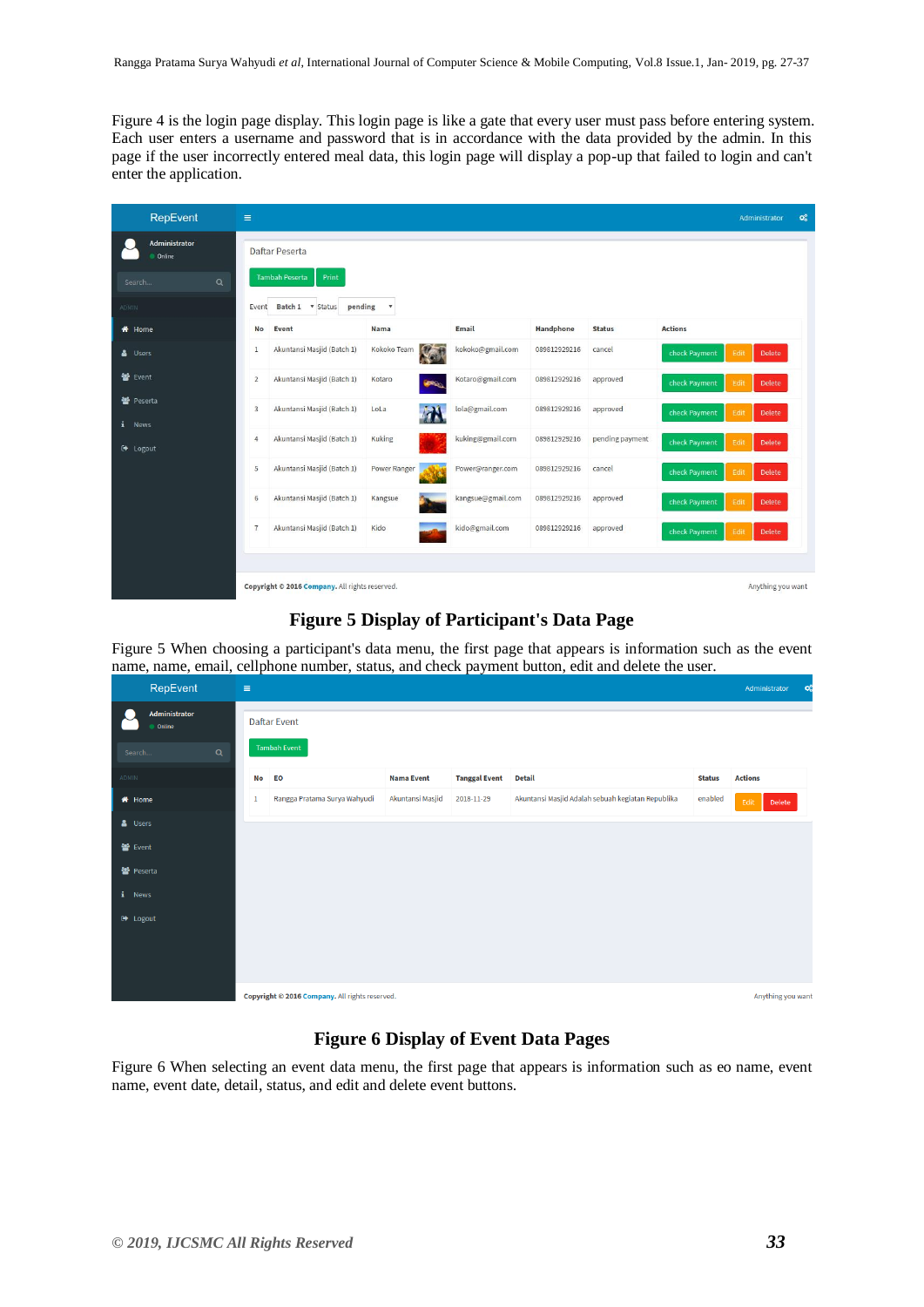# B. APPLICATION TESTING

Testing this application uses the Black Box Testing method, which focuses on the functional requirements of the software. Testing is done by running the Event Organizer Management System Application PT. Republika Media Mandiri. After the application is run, then it is to test the menus and buttons contained in the application interface whether in accordance with the initial design stage. The following is a table of test scenarios:

| $\bf No$ | <b>Tested</b>               | <b>Testing Scenario</b>                                                                      | <b>Test Result</b>                                                         |
|----------|-----------------------------|----------------------------------------------------------------------------------------------|----------------------------------------------------------------------------|
|          | <b>Interface</b>            |                                                                                              |                                                                            |
| 1.       | Login Admin                 | Login by entering the<br>username<br>and<br>correct<br>password                              | System Displays the dashboard                                              |
| 2.       | Login Admin                 | Login by not entering a<br>username or password                                              | The system will display "Login Failed!<br>Incorrect username or password." |
| 3.       | Manage users                | Admin adds user data by<br>completing the complete<br>form and clicking the<br>submit button | The system successfully stores user data                                   |
| 4.       | Manage users                | Admin edit user data by<br>clicking the edit button                                          | The system successfully displays the edit data<br>for the user data        |
| 5.       | Manage users                | Admin<br>delete<br>data<br>manage user                                                       | The system successfully removes user data                                  |
| 6.       | Manage users                | Admin adds or edits user<br>data by not filling in the<br>complete form                      | The system keeps storing incomplete user data                              |
| 7.       | Manage User                 | Admin adds user data by<br>completing the complete<br>form and clicking the<br>submit button | The system will save                                                       |
| 8.       | Login<br>Event<br>Organizer | Login by entering the<br>username<br>correct<br>and<br>password                              | System Displays the dashboard                                              |
| 9.       | Login<br>Event<br>Organizer | Login by not entering a<br>username or password                                              | The system will display "Login Failed!<br>Incorrect username or password." |

## **Table 1 Aplication Testing**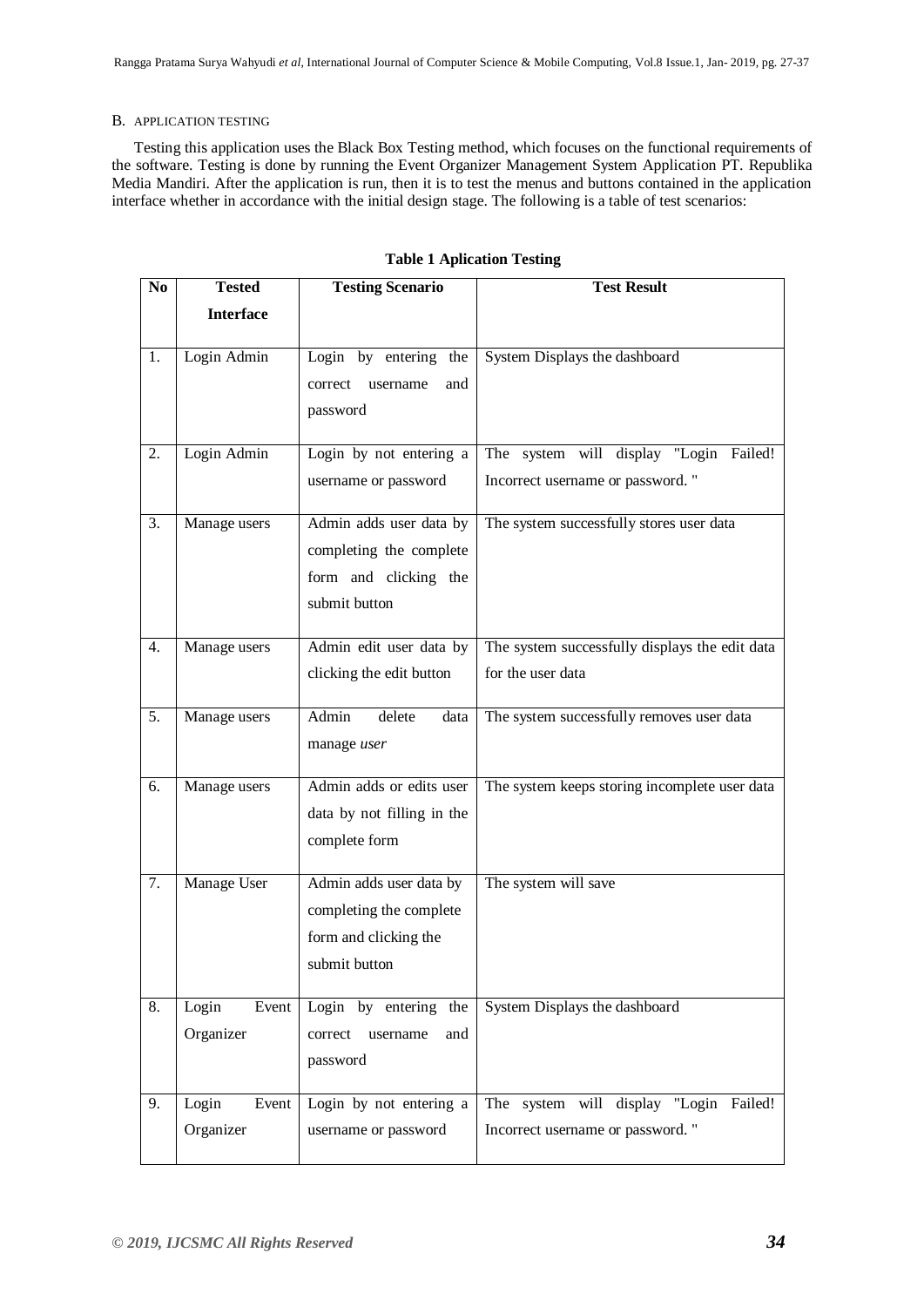| 10. | Manage Event           | Organizer Events<br>add<br>data events by filling in<br>the complete form and<br>clicking<br>submit<br>the<br>button.     | The system successfully stores event data                              |
|-----|------------------------|---------------------------------------------------------------------------------------------------------------------------|------------------------------------------------------------------------|
| 11. | Manage Event           | Organizer Edit the event<br>data by clicking the edit<br>button.                                                          | The system successfully displays the edit data<br>event form           |
| 12. | Manage<br>Participants | Organizer add<br>Event<br>participant<br>data<br>by<br>completing the complete<br>form and clicking the<br>submit button. | The system successfully stores participant<br>data                     |
| 13. | Manage<br>Participants | Event<br>Organizer edit<br>participant<br>data<br>by<br>clicking the edit button.                                         | The system successfully displays the<br>participant's edit data form   |
| 14. | Login Editor           | Login by entering the<br>correct<br>username<br>and<br>password                                                           | System Displaying the dashboard                                        |
| 15. | Login Editor           | Login by not entering<br>your<br>username<br><b>or</b><br>password                                                        | System will display "Login Failed! Incorrect<br>username or password." |
| 16. | <b>Manage News</b>     | Editor adds news data by<br>completing the complete<br>form and clicking the<br>submit button.                            | The system successfully stores event data.                             |
| 17. | <b>Manage News</b>     | Editors edit news data by<br>clicking the edit button.                                                                    | The system successfully displays the news<br>data edit form            |
| 18. | View Event             | The participant clicks on<br>the event button                                                                             | The system will display a list of events                               |
| 19. | <b>View News</b>       | Participants click on the<br>news button                                                                                  | The system will display news                                           |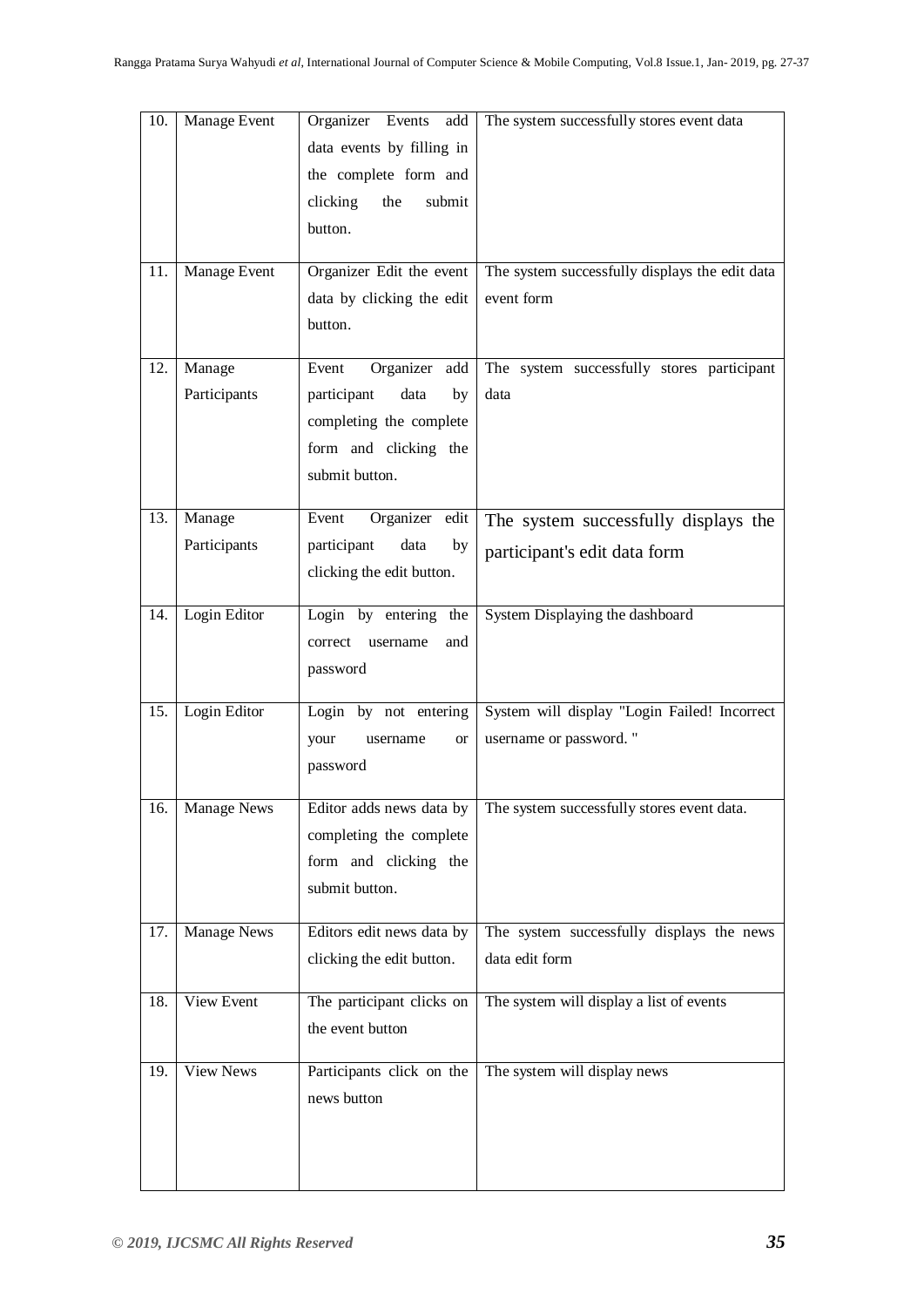| 20. | Event<br>View | Participants click on the   | The system will display an event documentary  |
|-----|---------------|-----------------------------|-----------------------------------------------|
|     | Documentation | documentation<br>event      | list                                          |
|     |               | button                      |                                               |
| 21. | Event         | Participants register the   | The system successfully stores event data and |
|     | Registration  | event by completing the     | displays the payment page.                    |
|     |               | form<br>complete<br>and     |                                               |
|     |               | clicking the registration   |                                               |
|     |               | button.                     |                                               |
|     |               |                             |                                               |
| 22. | Event         | Participants register the   | The system will display "Please Fill in Your  |
|     | Registration  | event by not filling in the | Data Completely"                              |
|     |               | full form and clicking the  |                                               |
|     |               | registration button.        |                                               |
|     |               |                             |                                               |

# **V. CONCLUSIONS**

With the implementation of the Overseas Organization Registering Cash Application, it can be concluded as follows:

- 1. This application is useful as a cash recording organization utilizing web-based technology that can facilitate each member of the PESSAS organization to see cash financial statements.
- 2. This application can record activities carried out by PESSAS, so members can check the details of activities directly.
- 3. With this application you can see active members participating in the organization.
- 4. This application can display financial report data according to the period that the PESSAS treasurer wants to print.
- 5. Applications can help members to see the status of mandatory contribution bills.

# **REFERENCES**

- [1] "Metode Penelitian Pendidikan Sugiyono 2015 BAGIAN 4 & 5," 2015.
- [2] A. N. Fatimah, "Aplikasi Sistem Informasi Berbasis Web Dalam Menunjang Komunikasi Publik," vol. XVII, no. 1, pp. 26–31, 2018.
- [3] F. I. Suhendra, I. Juanita, and T. Wardhani, "Manajemen Event Pameran Pernikahan Tradisional Lintaswarna," *Manaj. Komunikasi-Universitas Islam Bandung*, no. ISSN: 2460-6537, pp. 139–144, 2014.
- [4] N. Ningrum, "E-Issn : 2407-7305 Pengaruh Event Dan Brand Image Terhadap Minat Beli Produk Rokok Sampoerna a Mild Pada Pt Hm Sampoerna E-Issn : 2407-7305," vol. 2, pp. 57–69, 2016.
- [5] A. Nugroho, "Aplikasi Web Informasi Dan Registrasi Peserta Seminar , Workshop , Talkshow Pada Acara Seminar Nasional Pengamplikasian Telematika," *Semin. Nas. Sist. Inf. Indones.*, no. November, pp. 1–15, 2016.
- [6] H. Firmansyah and R. Arnie, "Model Sistem Informasi Promosi Dan Management Event Berbasis Web," *Jutisi*, vol. Vol. 6, pp. 1449 – 1588, 2017.
- [7] Batlajery and Semuel, "PENERAPAN FUNGSI FUNGSI MANAJEMEN PADA APARATUR PEMERINTAHAN KAMPUNG TAMBAT KAB UPATEN MERAUKE," no. 2, pp. 135–155, 2016.